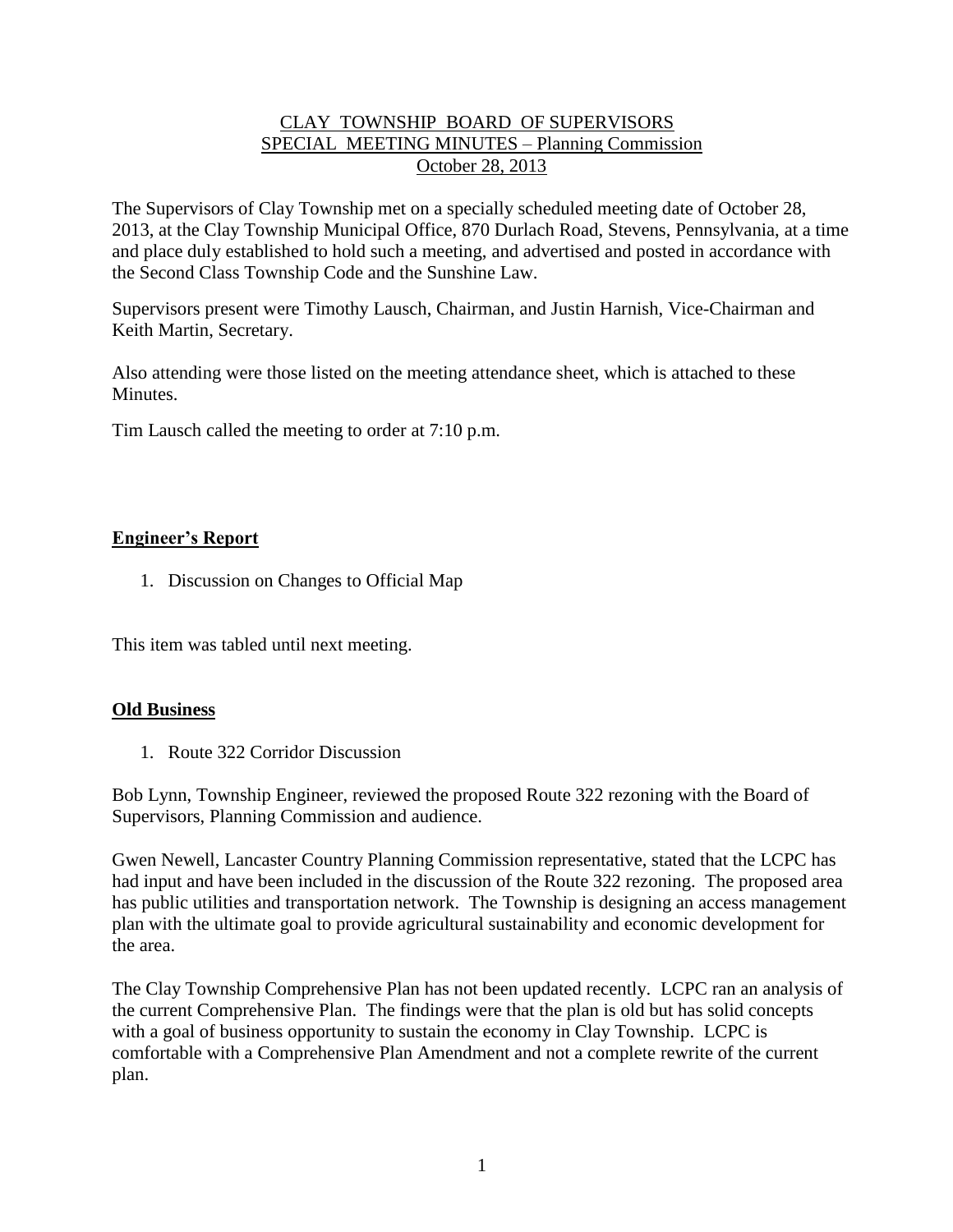Tim Lausch opened the floor to questions and comments from the audience.

# Ralph Kurtz, 245 Durlach Road

Stated this is the only Ag zone along 322. Mr. Kurtz said that he does not want this area to look like the East end of Ephrata. He is willing to pay higher taxes to live in a farm community. He feels that rezoning will not raise the tax base. He suggested changing the Ruth Burkholder property which is R2 to HC and save the three farms that are proposed to be included in the rezoning.

Ann Weaver, 275 N Clay Road

Mrs. Weaver asked how many red lights are proposed.

Bob Lynn said that there is one main signalized intersection proposed and right-in/right-out located elsewhere.

Gerald Musser, 231 Durlach Road Mr. Musser asked if there will be more traffic on Durlach road.

Bob Lynn said no, that local residents will access proposed development from Durlach Road.

## Kathy Gentzler, 2070 W Main Street

Voiced concerns with added traffic. She stated that she loves the farm land and is not interested in more business areas.

Levi Zimmerman, 380 Durlach Road Feels this will create poverty.

Tim Lausch disagreed; he feels it will increase job opportunities.

## Jim Musser, 151 Durlach Road

He feels that the rezoning will turn our area into Montgomery County. He stated that rezoning is like selling your sole. He also asked if the proposed rezoning could be put on ballet as referendum.

Ken Shirk, Township Solicitor, stated that the proposed rezoning cannot be added to the ballet.

Justin Harnish, Township Supervisor, stated that this meeting was being held as a planning workshop meeting. All changes are still proposed and no final decisions were going to be made at this meeting or in the near future. Justin stated that this proposed rezoning is much more than the addition of a Highway Commercial district. It also involves zoning properties as to their use on the South side of 322.

Tim Lausch, Township Supervisors, stated that he feels that Mr. Musser would rather not have any development on agriculture land.

# Ralph Kurtz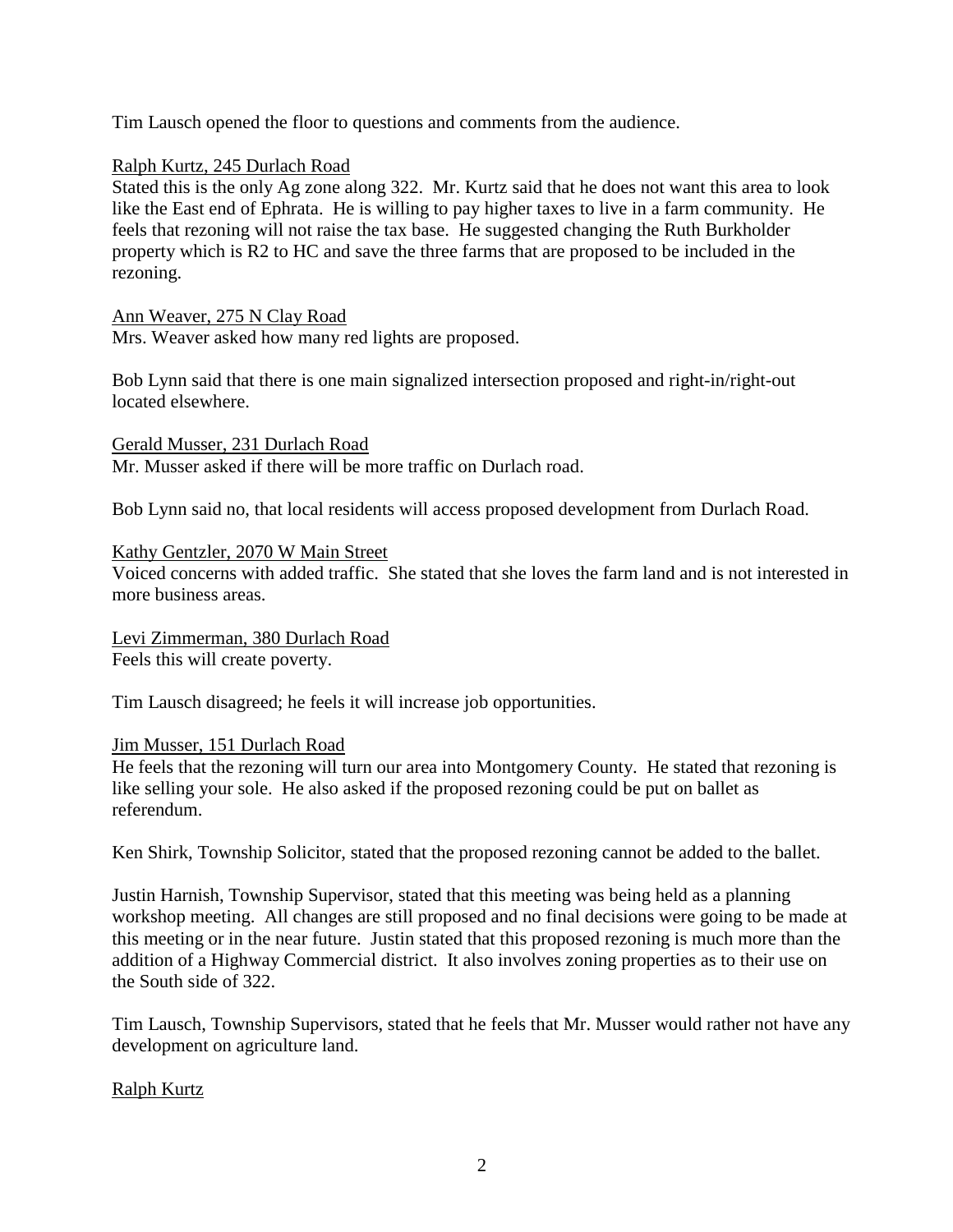Said he feels that the 9 acres of agriculture zoned land owned by the Ephrata Church of the Nazarene should not be rezoned to commercial.

Justin Harnish, Township Supervisor, stated that there would be an access drive through the commercial land behind the Church to connect to the proposed HC development.

Cindy Tshudy, 305 Durlach Road Stated that 322 is wide open and not congested and now we want to have congestion.

Denton Miller, 2098 West Main Street Said that trucks are already using 322 to eliminate the Turnpike at all hours of the day.

## Nelson Horst, 320 Clay School Road

Mr. Horst owns a small produce stand along Clay School Road and feels that the rezoning is not appealing. It is difficult to farm next to public and commercial land.

## Ruben Weaver, 673 Springville Road

Mr. Weaver asked if the plan must be 100% approved or rejected.

Tim Lausch, Township Supervisor, stated that the plan is still in the early development stages and can be modified.

## Chris Landis, 882 Durlach Hill Road

Mr. Landis stated that more people have left Lancaster County than have come into county. He asked if we need more commercial zoning. He feels it will just cause more traffic issues and public relation issues. He feels it will increase law enforcement traffic 10 fold. He also stated that HC tax return is not as great as Ag.

## David Kitch, 1500 Furnace Hill Road

Mr. Kitch asked why the Township is looking into the proposed rezoning if it is not currently a legal requirement.

Keith Martin, Township Supervisors, stated that the Township is looking at long term planning and recognizes that some type of development will eventually happen. Mr. Martin stated who will the Board of Supervisors be in 10-15 years and what will their mindset be on development. The Board of Supervisor's responsibility is to plan ahead and change is inevitable.

## Nicole Kurtz, 245 Durlach Road

Ms. Kurtz wishes the community was the same as 20 years ago. She asked why we must change.

## Peter Martin, Earl Township

Mr. Martin asked if Supervisor Tim Lausch supported this zoning change.

Tim Lausch, Township Supervisor, stated that his is opposed to the rezoning as it is currently shown on the proposed plan.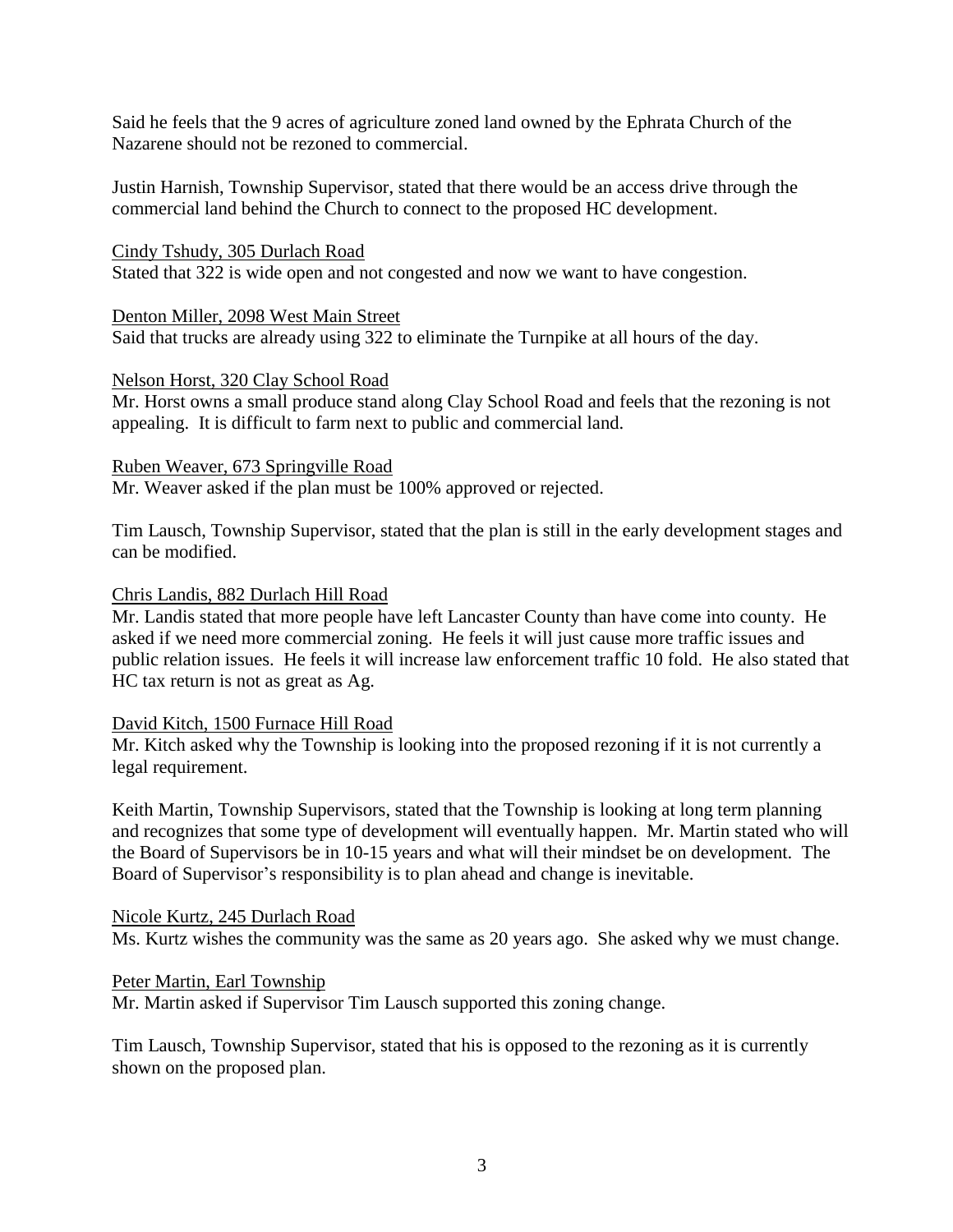Lance Kurtz, 245 Durlach Road Mr. Kurtz asked why we need a strip mall.

Fred Duram, East Lampeter

Mr. Durman stated that the Durlach area is beautiful…best area in Lancaster County. He also felt that ag farmland should be preserved.

Glenn Hursh, 515 Clearview Road

Mr. Hursh asked where is the location of proposed access to Route 322.

Bob Lynn, Township Engineer, stated that the proposed plan is to limit access to one main intersection along Route 322.

Tim Lausch, Township Supervisor, stated that a Walmart or Target will not be allowed in the proposed HC zoning.

Justin Harnish, Township Supervisors, stated that there are residents already living in the area that would be able to utilize the services provided by the new business.

Dan Sweigart, Ephrata Borough

Mr. Sweigart stated that increased traffic congestion will be a huge problem. He stated that total acreage of 61+ could accommodate Park City, Urban Outfitters, etc. Mr. Sweigart feels that rezoning road frontage will ruin 3 farms.

Tim Lausch, Township Supervisor, asked Mr. Sweigart if he would be in favor of rezoning any ag land for another use.

Mr. Sweigart stated that there is no legal mandate to rezone at this time and once the land is paved over, the land is gone forever. He encouraged everyone to look down the road before making any changes.

Ivan Hursh, 540 Clearview Road Mr. Hursh suggested putting in a red light at 322 and Snyder Lane and develop Snyder Lane and 322 from Rock Road East to Meadow Valley Electric.

Jim Brown, 2065 West Main Street Mr. Brown asked about the 9.1 acres of R2.

Tim Lausch, Township Supervisor, stated that is already existing and not part of the proposed rezoning.

Ralph Kurtz, 245 Durlach Road Mr. Kurtz asked about the possibility of rezoning the Seibel farm in to commercial.

Tim Lausch, Township Supervisors, said that option will be investigated.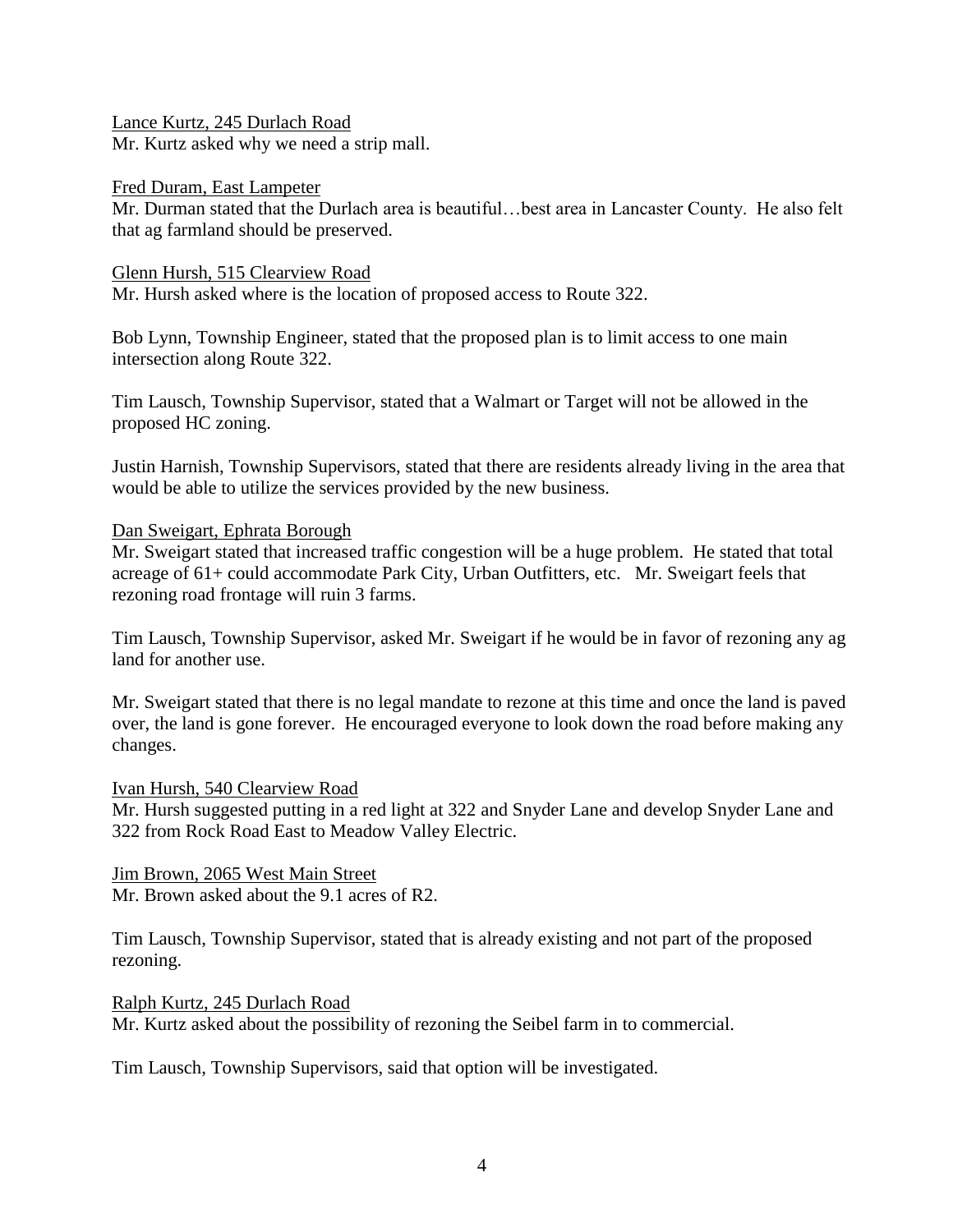## Gary Landis, 110 Yummerdall Road

Mr. Landis applauds the Board of Supervisors for looking into the future and giving the audience a voice. He stated that Elam Lauver would not like this plan, but realizes that the Township must provide commercial opportunity sooner or later. He suggested the Board of Supervisors look at additional NC sites. He said that there is no rule that we need to rezone ag land for neighborhood commercial, it can be any zoning district. If it is necessary to rezone ag land, make it as small as possible and make up for lost ag land by financially supporting ag preservation.

## Jon Price, 106 Forry Drive

Mr. Price asked if the Board of Supervisors would consider a resolution to not rezone ag land for any use except for parks or churches.

Tim Lausch, Township Supervisor, said that yes they would consider that resolution.

Craig Merkey, 1330 Forest Hill Road Mr. Merkey asked about the disadvantage for the South side of Route 322 properties.

## Ralph Kurtz, 245 Durlach Road

Mr. Kurtz stated that the Lancaster County Planning Commission recommended 20 years ago to rezone the North side to ag land because they did not want a strip mall.

## Herb Noack, 216 Woodchuck Drive

Mr. Noack expressed his concerns with traffic problems with the proposed zoning district.

## David Kitch, 1500 Forest Hill Road

Mr. Kitch feels that working on the proposed plan for two years is not preliminary stage of planning.

Tim Lausch, Township Supervisor, stated that local government works slow.

Justin Harnish, Township Supervisor, said that this is not the first meeting. There were several meetings that were advertised and reported in the Lancaster Newspaper.

Gerald Musser, 231 Durlach Road Mr. Musser asked if one person is behind the proposed rezoning.

Tim Lausch, Township Supervisors, said that the proposed rezoning is not being reviewed at the request of one person.

## George Horst, 2011 West Main Street

Mr. Horst said that he is not concerned on what will happen with the taxes if his property is rezoned because it is currently in Clean and Green. Mr. Horst is neutral regarding the proposed rezoning.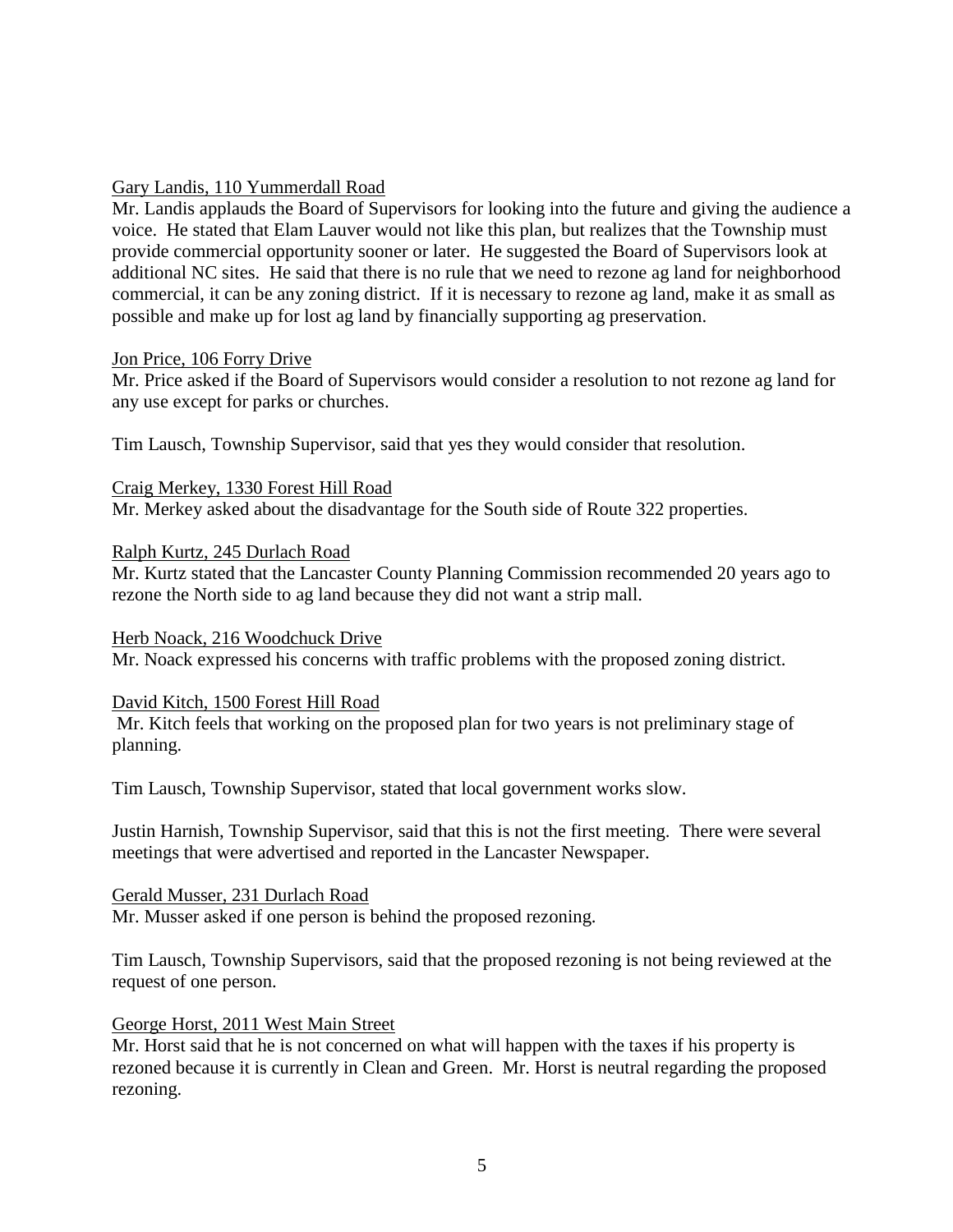#### Adam Zimmerman, 65 Weidmansville Road

Mr. Zimmerman said that he is not 100% in favor of the rezoning but also can see the growth coming in the future.

#### Ralph Kurtz, 245 Durlach Road

Mr. Kurtz asked how the Board of Supervisors will communicate future meetings regarding the proposed rezoning.

Tim Lausch, Township Supervisor, said a notice will be sent to all those listed on the sign-in sheet.

## Larry Martin, 1185 Sun Valley Road

Mr. Martin asked why we need to destroy three farms. He said let's just destroy one farm and not three.

#### Christian Landis, 882 Durlach Hill Road

Mr. Landis stated that there are only 210,000 farms in the US and removing three would be a significant loss.

#### Unknown, Denver

Neighborhood Commercial and Limited Industrial zoned properties are hard to find. The right kind of business would not cause excessive traffic.

## Curvin Horning, 40 Elser Drive

Mr. Horning asked why water and sewer was run up Route 322. He also voiced concern with traffic issues with the proposed rezoning.

Tim Lausch, Township Supervisor, said that PA DEP mandated that water and sewer be installed along Route 322 for Valley View Mobile Home Park and Clay Elementary School.

#### Glenn Hursh, 515 Clearview Road

Mr. Hursh stated that he was driving on Route 322 at 3:00 am the other day and did not meet a car the entire time.

Tim Lausch, Township Supervisor, said that there is more traffic on Route 322 between 7:00 AM and 7:00 PM.

The Board of Supervisors thanked the audience for their input. Attendees listed on attendance sheet will be notified of any future meetings.